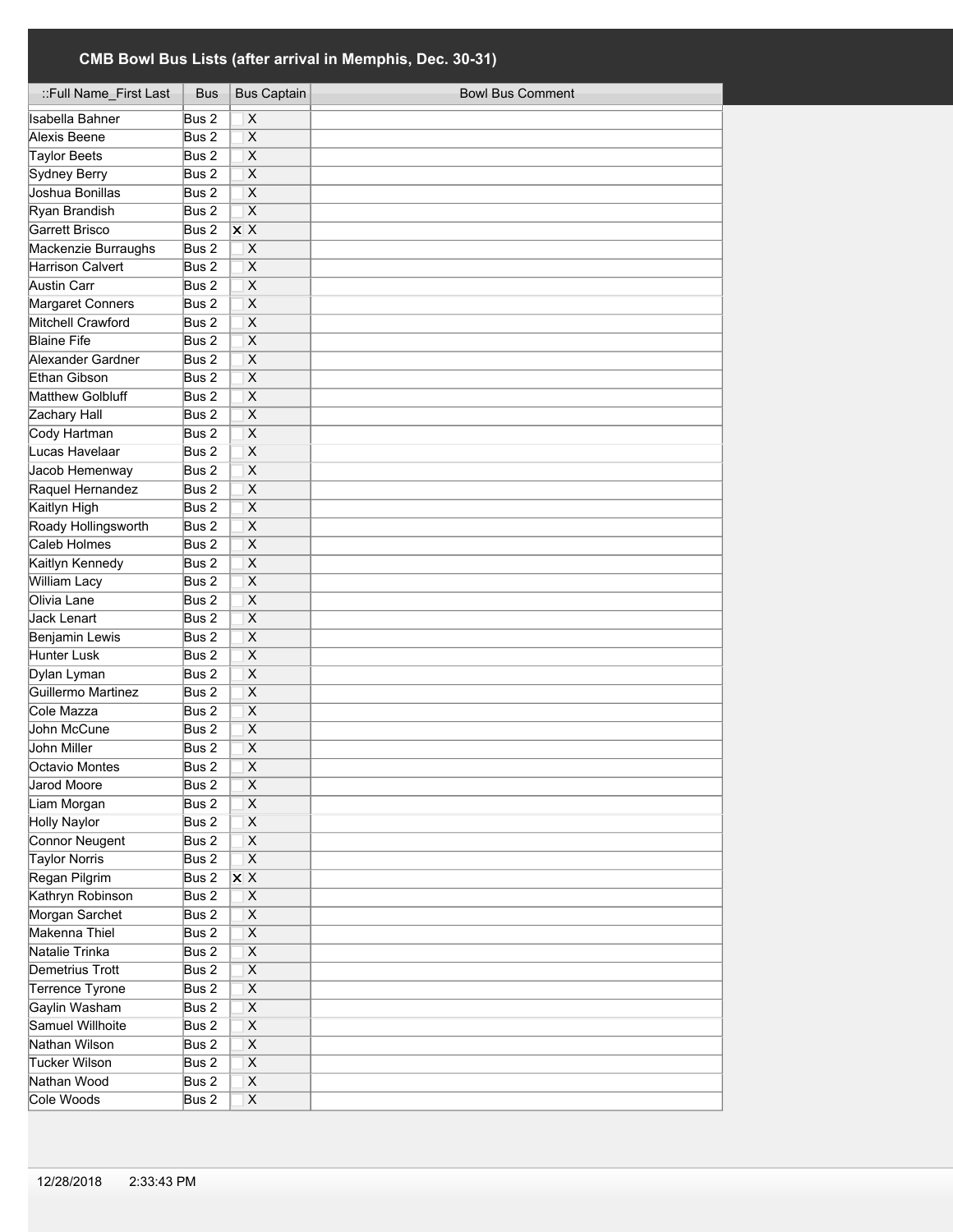| ::Full Name_First Last    | Bus                 | <b>Bus Captain</b>                  | <b>Bowl Bus Comment</b> |
|---------------------------|---------------------|-------------------------------------|-------------------------|
| Michael Anderson          | $\overline{Bus}$ 3  | X                                   |                         |
| Madison Aquino            | Bus 3               | X                                   |                         |
| Katlyn Baker              | Bus 3               | X                                   |                         |
| <b>Trey Bartlett III</b>  | Bus 3               | X                                   |                         |
| Lauren Beugelsdyk         | Bus 3               | $\overline{\mathsf{x}}$             |                         |
| Rebecca Bryan             | Bus 3               | X                                   |                         |
| <b>Tommy Chau</b>         | Bus 3               | X                                   |                         |
| Rachel Cox                | Bus 3               | $\overline{\mathsf{x}}$             |                         |
| <b>Ethan Crowley</b>      | Bus 3               | $\overline{\mathsf{x}}$             |                         |
| Natalie Demarest          | Bus 3               | $\overline{\mathsf{x}}$             |                         |
| Caleb Dixon               | Bus 3               | $\overline{\mathsf{x}}$             |                         |
| Natali Edwards            | Bus 3               | $\mathsf{x}$                        |                         |
| Mason Egermeier           | Bus 3               | $\overline{\mathsf{x}}$             |                         |
| Jack Gerler               | Bus 3               | X                                   |                         |
| Jillian Gore              | Bus 3               | X                                   |                         |
| Sarah Hamel               | Bus 3               | X                                   |                         |
| <b>Garrett Hardesty</b>   | Bus 3               | X                                   |                         |
| Nikole Heon               | Bus 3               | X                                   |                         |
| Samantha Holguin          | Bus 3               | X                                   |                         |
| Shelby Howerton           | Bus 3               | X                                   |                         |
| Jordan Jeffers            | Bus 3               | X                                   |                         |
| Kari Jenkins              | Bus 3               | X                                   |                         |
| Justin Jennings           | Bus 3               | $\overline{\mathsf{x}}$             |                         |
| Joshua Jones              | Bus 3               | $\overline{\mathsf{x}}$             |                         |
| <b>Bailey Knighten</b>    | Bus 3               | $\overline{\mathsf{x}}$             |                         |
| <b>Jillian Landers</b>    | Bus 3               | $\overline{\mathsf{x}}$             |                         |
| <b>Tyler Lane</b>         | Bus 3               | $\overline{\mathsf{x}}$             |                         |
| Shayla Le                 | Bus 3               | $\times$ X                          |                         |
| <b>Noah Lewis</b>         | Bus 3               | X                                   |                         |
| Carson Lyne               | Bus 3               | X                                   |                         |
| Audrey Marshall           | Bus 3               | X                                   |                         |
| Hunter Matson             | Bus 3               | X                                   |                         |
| <b>Maxwell Meckling</b>   | Bus 3               | X                                   |                         |
| Gabriel Mejia             | Bus 3               | X                                   |                         |
| Nicole Mendyka            | Bus 3               | $\overline{\mathsf{x}}$             |                         |
| lan Mertes                | Bus 3               | $\overline{\mathsf{x}}$             |                         |
| lan Myers                 | Bus 3               | $\overline{\mathsf{x}}$             |                         |
| Michael Oppedisano        | Bus 3               | X                                   |                         |
| Krista Porter-Mckelvey    | Bus 3               | $\overline{X}$                      |                         |
| <b>Christopher Price</b>  | Bus 3               | $\overline{\mathsf{x}}$             |                         |
| <b>Elizabeth Rogers</b>   | Bus 3               | $\overline{\mathsf{x}}$             |                         |
| Leandra Sanchez           | Bus 3               | $\overline{X}$                      |                         |
| Elijah Siebersma          | Bus 3               | $\overline{\mathsf{x}}$             |                         |
| Amanda Smith              | Bus 3               | $\overline{\mathsf{x}}$             |                         |
| Diana Soriano             | Bus 3               | $\overline{\mathsf{x}}$             |                         |
| Timothy Stolle            | Bus 3               | $\overline{\mathsf{x}}$             |                         |
| Collin Stout              | Bus 3               | $\overline{\mathsf{x}\ \mathsf{x}}$ |                         |
| <b>John Strictland</b>    | Bus 3               | $\overline{\mathsf{x}}$             |                         |
| Azzarea Tureaud-Borin     | Bus 3               | $\overline{\mathsf{x}}$             |                         |
| <b>Taylor Vance</b>       | Bus 3               | $\overline{X}$                      |                         |
| <b>Celeste Vanderbeck</b> | Bus 3               | $\overline{\mathsf{x}}$             |                         |
| Eric Werline              | $\overline{B}$ us 3 | $\overline{\mathsf{x}}$             |                         |
| Braeden Weyhrich          | Bus 3               | $\overline{\mathsf{x}}$             |                         |
| Jason Wolfe               | Bus 3               | $\overline{\mathsf{x}}$             |                         |
| Kolt Wood                 | Bus 3               | $\overline{\mathsf{x}}$             |                         |
| <b>Justin Worley</b>      | Bus 3               | $\overline{\mathsf{x}}$             |                         |
| Chelsea Zuniga            | Bus 3               | $\mathsf X$                         |                         |
|                           |                     |                                     |                         |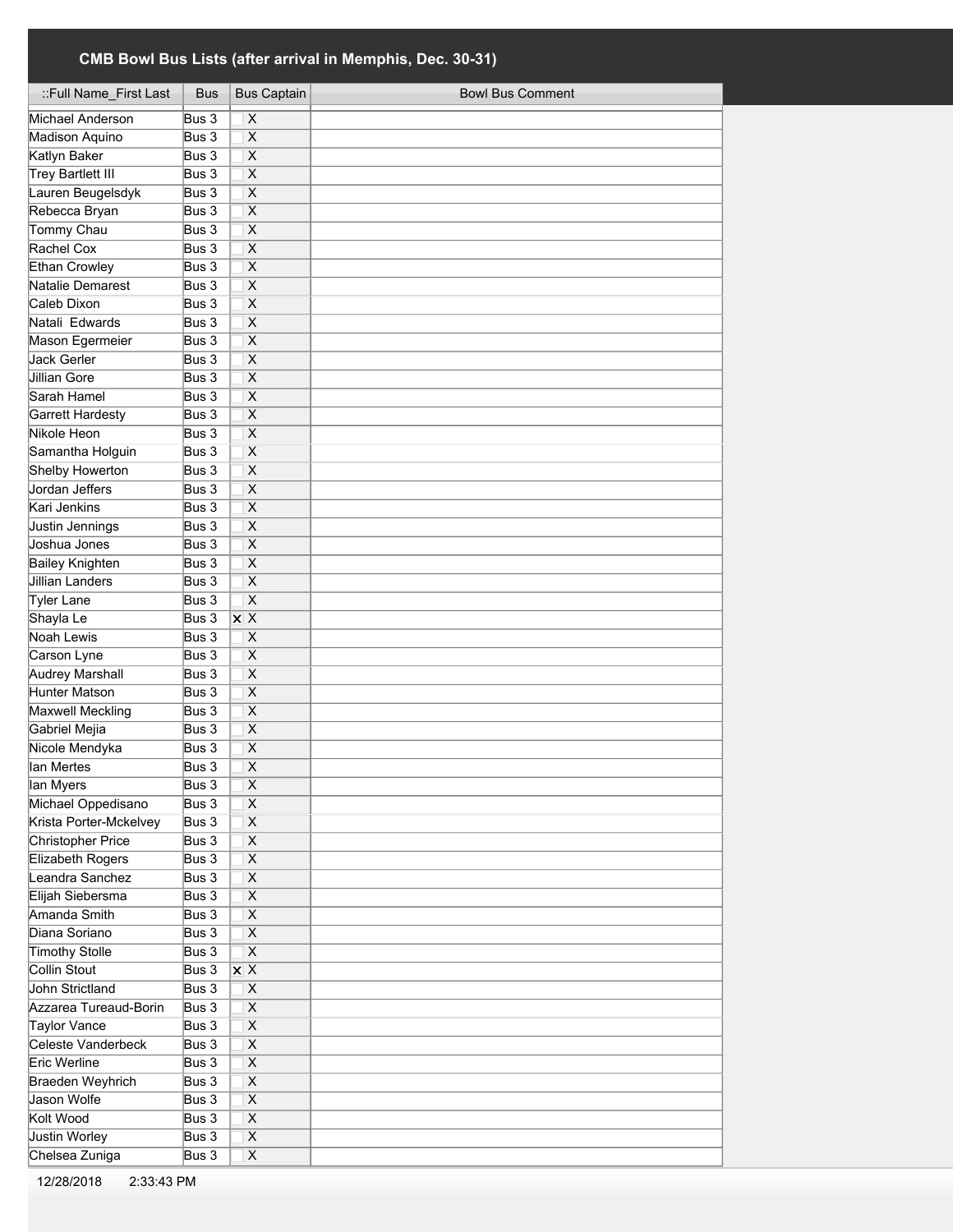| ::Full Name_First Last        | Bus              | <b>Bus Captain</b>        | <b>Bowl Bus Comment</b> |
|-------------------------------|------------------|---------------------------|-------------------------|
| Mattie Awtrey                 | Bus 4            | $\pmb{\times}$            |                         |
| Jacob Baker                   | Bus 4            | X                         |                         |
| Rainey Barnes                 | Bus 4            | X                         |                         |
| Sarah Bartlett                | Bus 4            | X                         |                         |
| Michael Baughman              | Bus 4            | X                         |                         |
| Nathan Brooks                 | Bus 4            | X                         |                         |
| Kristina Bruening             | Bus 4            | X                         |                         |
| Jean-Paul Cantres-Perez Bus 4 |                  | Χ                         |                         |
| Kellen Carter                 | Bus <sub>4</sub> | $\overline{\mathsf{x}}$   |                         |
| Brian Chapa                   | Bus 4            | X                         |                         |
| Nicholas Chavez               | Bus 4            | X                         |                         |
| Anthony Coito                 | Bus 4            | X                         |                         |
| <b>Braeden Collier</b>        | Bus 4            | $\overline{\mathsf{x}}$   |                         |
| <b>Colter Comstock</b>        | Bus 4            | $\overline{X}$ X          |                         |
| Benjamin Cooper               | Bus 4            | X                         |                         |
| Cameron Daniels               | Bus 4            | X                         |                         |
| <b>Trent Darby</b>            | Bus 4            | $\overline{\mathsf{x}}$   |                         |
| <b>Isaiah DeHoyos</b>         | Bus 4            | X                         |                         |
| Makenzie Driever              | Bus 4            | X                         |                         |
| Loren Emerson                 | Bus 4            | X                         |                         |
| <b>Joy Evans</b>              | Bus 4            | X                         |                         |
| <b>Kyle Fisher</b>            | Bus 4            | X                         |                         |
| Matthew Floeter               | Bus 4            | X                         |                         |
| Chloe Gartner                 | Bus 4            | X                         |                         |
| <b>Bryn Goldsmith</b>         | Bus 4            | X                         |                         |
| <b>Ashley Gomes</b>           | Bus 4            | $\pmb{\times}$            |                         |
| Aviyonna Harrison             | Bus 4            | $\overline{\mathsf{x}}$   |                         |
| Julia Hay                     | Bus 4            | $\overline{\mathsf{x}}$   |                         |
| <b>Heather Heon</b>           | Bus 4            | $\overline{\mathsf{x}}$   |                         |
| Lance Higgins                 | Bus 4            | X                         |                         |
| Devin Hirner                  | Bus 4            | X                         |                         |
| Heather Howard                | Bus 4            | X                         |                         |
| Jacob January                 | Bus 4            | X                         |                         |
| Nick Linn                     | Bus 4            | X                         |                         |
| Sheridan Mackey               | Bus 4            | Χ                         |                         |
| <b>Bret Marckx</b>            | Bus 4            | $\overline{\mathsf{x}}$   |                         |
| Garrett Martin                | Bus 4            | х                         |                         |
| <b>Bishop McGee</b>           | Bus 4            | X                         |                         |
| <b>Haley Miller</b>           | Bus 4            | $\overline{\mathsf{x}}$   |                         |
| Kierstin Miller               | Bus 4            | $\overline{\mathsf{X}}$   |                         |
| <b>Barrett Moore</b>          | Bus 4            | $\overline{\mathsf{x}}$   |                         |
| <b>Charles Norris</b>         | Bus 4            | $\overline{\mathsf{x}}$   |                         |
| Devin Peck                    | Bus 4            | $\overline{\mathsf{x}}$   |                         |
| Hunter Pogue                  | Bus 4            | $\overline{\mathsf{x}}$   |                         |
| Garrett Rask                  | Bus 4            | $\overline{\mathsf{x}}$   |                         |
| Ryan Reynolds                 | Bus 4            | $\overline{X}$            |                         |
| <b>Bryce Richard</b>          | Bus 4            | $\overline{\mathsf{x}}$   |                         |
| Kay Solomon                   | Bus 4            | $\overline{\mathsf{x}}$ X |                         |
| Joshua Stuckey                | Bus 4            | $\overline{\mathsf{X}}$   |                         |
| Mara Sylvester                | Bus 4            | $\overline{\mathsf{x}}$   |                         |
| <b>Tony Theriot</b>           | Bus 4            | $\overline{\mathsf{x}}$   |                         |
| Layni Thompson                | Bus 4            | $\overline{\mathsf{x}}$   |                         |
| Jet Turner                    | Bus 4            | $\overline{\mathsf{x}}$   |                         |
| Melanie Vivanco               | Bus 4            | $\overline{\mathsf{x}}$   |                         |
| Christian Webb                | Bus 4            | $\overline{X}$            |                         |
| Sarah Wettemann               | Bus 4            | $\overline{\mathsf{x}}$   |                         |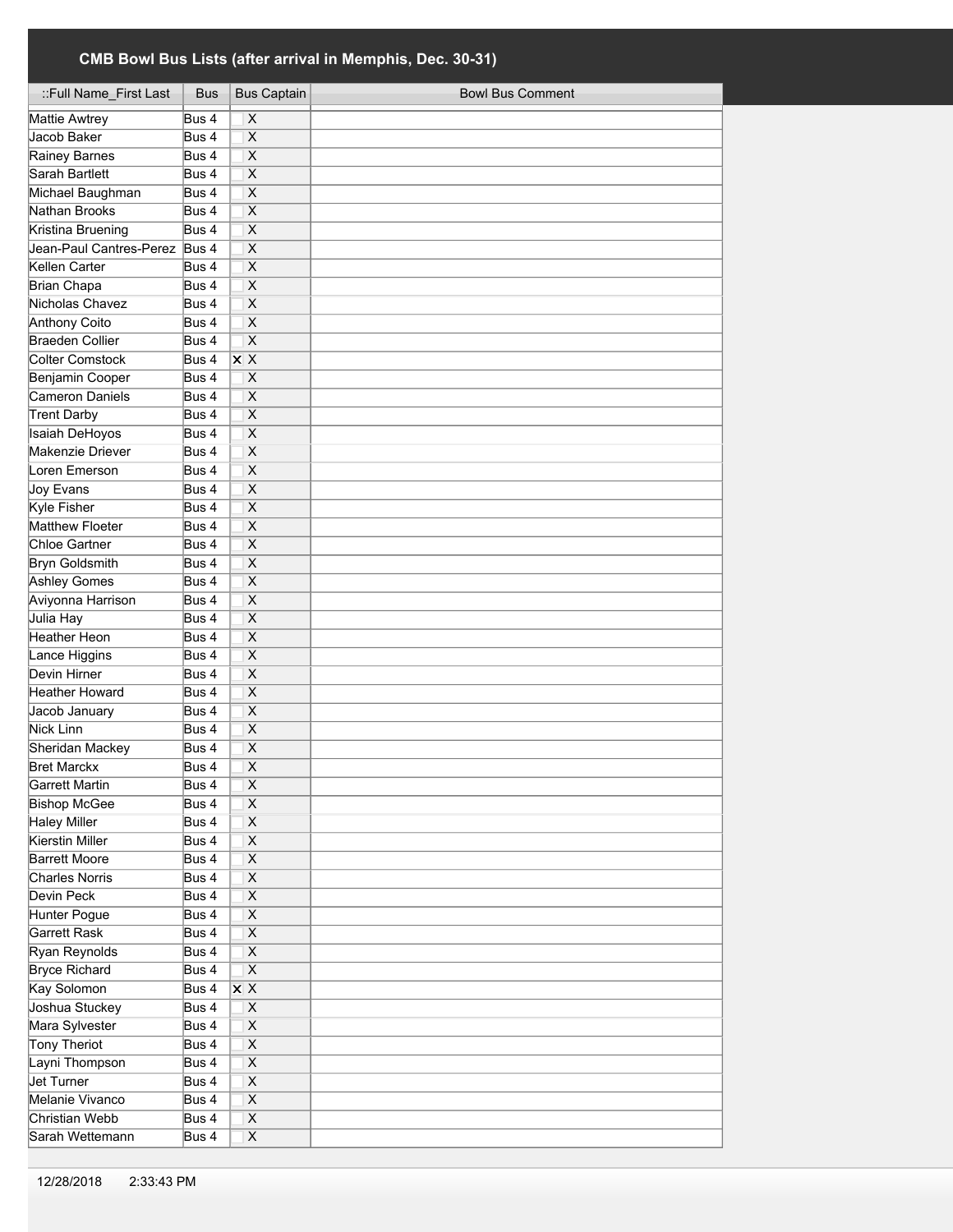| ::Full Name_First Last   | Bus   | <b>Bus Captain</b>      | <b>Bowl Bus Comment</b> |
|--------------------------|-------|-------------------------|-------------------------|
| Jonatan Alfaro           | Bus 5 | X                       |                         |
| Caleb Belonga            | Bus 5 | $\overline{\mathsf{x}}$ |                         |
| <b>Kayley Bradley</b>    | Bus 5 | $\overline{\mathsf{x}}$ |                         |
| <b>Brayden Brown</b>     | Bus 5 | $\overline{\mathsf{x}}$ |                         |
| Kaylen Buchanan          | Bus 5 | $\overline{\mathsf{x}}$ |                         |
| <b>Katy Butler</b>       | Bus 5 | $\overline{\mathsf{x}}$ |                         |
| <b>Allyson Campbell</b>  | Bus 5 | $\overline{\mathsf{x}}$ |                         |
| <b>Stephanie Carroll</b> | Bus 5 | $\overline{\mathsf{x}}$ |                         |
| Makenzi Casebeer         | Bus 5 | $\overline{\mathsf{x}}$ |                         |
| Clayton Chai             | Bus 5 | $\overline{\mathsf{x}}$ |                         |
| <b>Hattie Cox</b>        | Bus 5 | $\overline{\mathsf{x}}$ |                         |
| Sarah Cronin             | Bus 5 | X                       |                         |
| <b>William Davis</b>     | Bus 5 | $\overline{\mathsf{x}}$ |                         |
| Jadah Dillard            | Bus 5 | X                       |                         |
| Kenzi Flanagan           | Bus 5 | X                       |                         |
| Karolana Foister         | Bus 5 | X                       |                         |
| Haylee-Ann Ford          | Bus 5 | Χ                       |                         |
| Raeven Franklin          | Bus 5 | Χ                       |                         |
| Emma Gambill             | Bus 5 | X                       |                         |
| Stephanie Gilbreth       | Bus 5 | X                       |                         |
| Patrick Goddard          | Bus 5 | X                       |                         |
|                          |       |                         |                         |
| Joshua Guynes            | Bus 5 | X                       |                         |
| Faith Haugh              | Bus 5 | X                       |                         |
| Daniel Hoelting          | Bus 5 | $\overline{\mathsf{x}}$ |                         |
| Heath Howard             | Bus 5 | $\overline{\mathsf{x}}$ |                         |
| Benjamin Howeth          | Bus 5 | $\overline{\mathsf{x}}$ |                         |
| Caley Hybsha             | Bus 5 | X                       |                         |
| <b>Abigail Masters</b>   | Bus 5 | $\overline{\mathsf{x}}$ |                         |
| Caitlyn McBride          | Bus 5 | $\overline{\mathsf{x}}$ |                         |
| Zachary McLaughlin       | Bus 5 | $\overline{\mathsf{X}}$ |                         |
| Lauren McMahon           | Bus 5 | X                       |                         |
| Noah Mennenga            | Bus 5 | $X$ X                   |                         |
| Daniel Montalvo          | Bus 5 | X                       |                         |
| Zachary Morse            | Bus 5 | X                       |                         |
| <b>Madison Newton</b>    | Bus 5 | Χ                       |                         |
| Luis Pachecho Lopez      | Bus 5 | X                       |                         |
| Kailyn Palmer            | Bus 5 | X                       |                         |
| lan Pickens              | Bus 5 | X                       |                         |
| Jalisa Reeves            | Bus 5 | Χ                       |                         |
| Elizabeth Ring           | Bus 5 | $\overline{\mathsf{x}}$ |                         |
| Rebekah Routh            | Bus 5 | <b>x</b> X              |                         |
| Logan Sanford            | Bus 5 | Χ                       |                         |
| Danielle Stangl          | Bus 5 | X                       |                         |
| Hannah Stewart           | Bus 5 | X                       |                         |
| <b>Emily Strah</b>       | Bus 5 | $\overline{\mathsf{X}}$ |                         |
| Emma Sylvester           | Bus 5 | X                       |                         |
| Jordyn Walls             | Bus 5 | $\overline{\mathsf{x}}$ |                         |
| Irish Watrous            | Bus 5 | $\overline{\mathsf{x}}$ |                         |
| <b>Kinsey West</b>       | Bus 5 | $\overline{\mathsf{X}}$ |                         |
| Aaliyah Whittaker        | Bus 5 | $\overline{\mathsf{x}}$ |                         |
| Victoria Williamson      | Bus 5 | $\overline{\mathsf{X}}$ |                         |
| Natalie York             | Bus 5 | $\overline{\mathsf{X}}$ |                         |
| <b>Audrey Zinn</b>       | Bus 5 | $\overline{\mathsf{x}}$ |                         |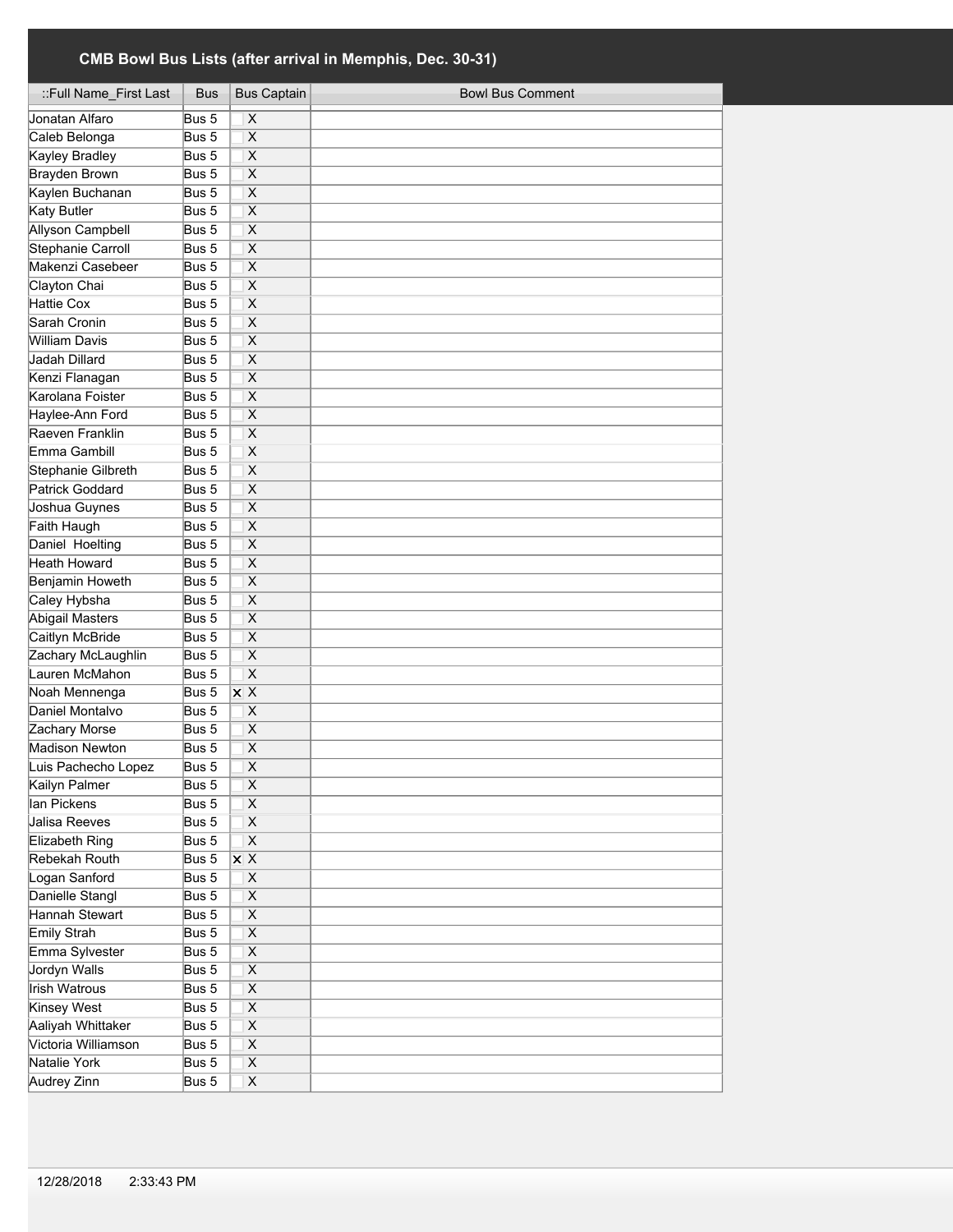| ::Full Name_First Last | Bus              | <b>Bus Captain</b>      | <b>Bowl Bus Comment</b> |
|------------------------|------------------|-------------------------|-------------------------|
| Landon Acree           | Bus 6            | $\overline{\mathsf{x}}$ |                         |
| Mehrun Aminkhoee       | Bus 6            | X X                     |                         |
| Nick Ashmore           | Bus 6            | X                       |                         |
| Calvin Blaisdell       | Bus <sub>6</sub> | $\overline{\mathsf{x}}$ |                         |
| Thomas Borgman         | Bus <sub>6</sub> | $\overline{\mathsf{x}}$ |                         |
| Ryan Carlson           | Bus <sub>6</sub> | $\overline{\mathsf{x}}$ |                         |
| Nathan Carroll         | Bus <sub>6</sub> | $\overline{\mathsf{x}}$ |                         |
| Ryan Darcy             | Bus <sub>6</sub> | $\overline{\mathsf{x}}$ |                         |
| Hannah Demarest        | Bus <sub>6</sub> | $\overline{\mathsf{x}}$ |                         |
| Ryan DeShazo           | Bus <sub>6</sub> | X                       |                         |
| Dylan Hennig           | Bus 6            | X                       |                         |
| Josh Henson            | Bus <sub>6</sub> | X                       |                         |
| Matthew Herron         | Bus <sub>6</sub> | Χ                       |                         |
| Matthew Howell         | Bus <sub>6</sub> | X                       |                         |
| Jacob Ikeda            | Bus <sub>6</sub> | Χ                       |                         |
| Jayden Jackson         | Bus <sub>6</sub> | Χ                       |                         |
| Derek Johnson          | Bus <sub>6</sub> | X                       |                         |
| <b>Tiffany Johnson</b> | Bus 6            | X                       |                         |
| Andrew Johnston        | Bus 6            | X                       |                         |
| Kane Killian           | Bus 6            | X                       |                         |
| Mallory King           | Bus 6            | $\overline{\mathsf{x}}$ |                         |
| Dawson Leffingwell     | Bus 6            | $\overline{\mathsf{x}}$ |                         |
| Francisco Lopez        | Bus 6            | X X                     |                         |
| <b>Ashton Mainord</b>  | Bus 6            | X                       |                         |
| Callahan Morris        | Bus 6            | X                       |                         |
| Owen Navarro           | Bus 6            | X                       |                         |
| <b>Avery Nichols</b>   | Bus 6            | X                       |                         |
| Brendan Noblitt        | Bus 6            | X                       |                         |
| Cody Norman            | Bus 6            | $\overline{\mathsf{x}}$ |                         |
| Abraham Nunez          | Bus 6            | X                       |                         |
| Caleb O'Neal           | Bus 6            | X                       |                         |
| Kimberly Ojeda         | Bus 6            | X                       |                         |
| <b>Michael Riley</b>   | Bus 6            | $\pmb{\times}$          |                         |
| Dylan Shadoan          | Bus 6            | $\overline{\mathsf{x}}$ |                         |
| Sara Shelton           | Bus 6            | $\overline{\mathsf{x}}$ |                         |
| Jessica Shipman        | Bus 6            | $\overline{\mathsf{x}}$ |                         |
| Joshua Sodolak         | Bus 6            | X                       |                         |
| Courtney Stott         | Bus 6            | $\pmb{\times}$          |                         |
| Cameryn Taylor         | Bus 6            | $\overline{\mathsf{x}}$ |                         |
| Jeremiah Turner        | Bus 6            | $\overline{\mathsf{X}}$ |                         |
| Kaleb Vance            | Bus 6            | $\overline{\mathsf{X}}$ |                         |
| Braden Wagoner         | Bus 6            | Χ                       |                         |
| John Williams          | Bus 6            | $\overline{\mathsf{x}}$ |                         |